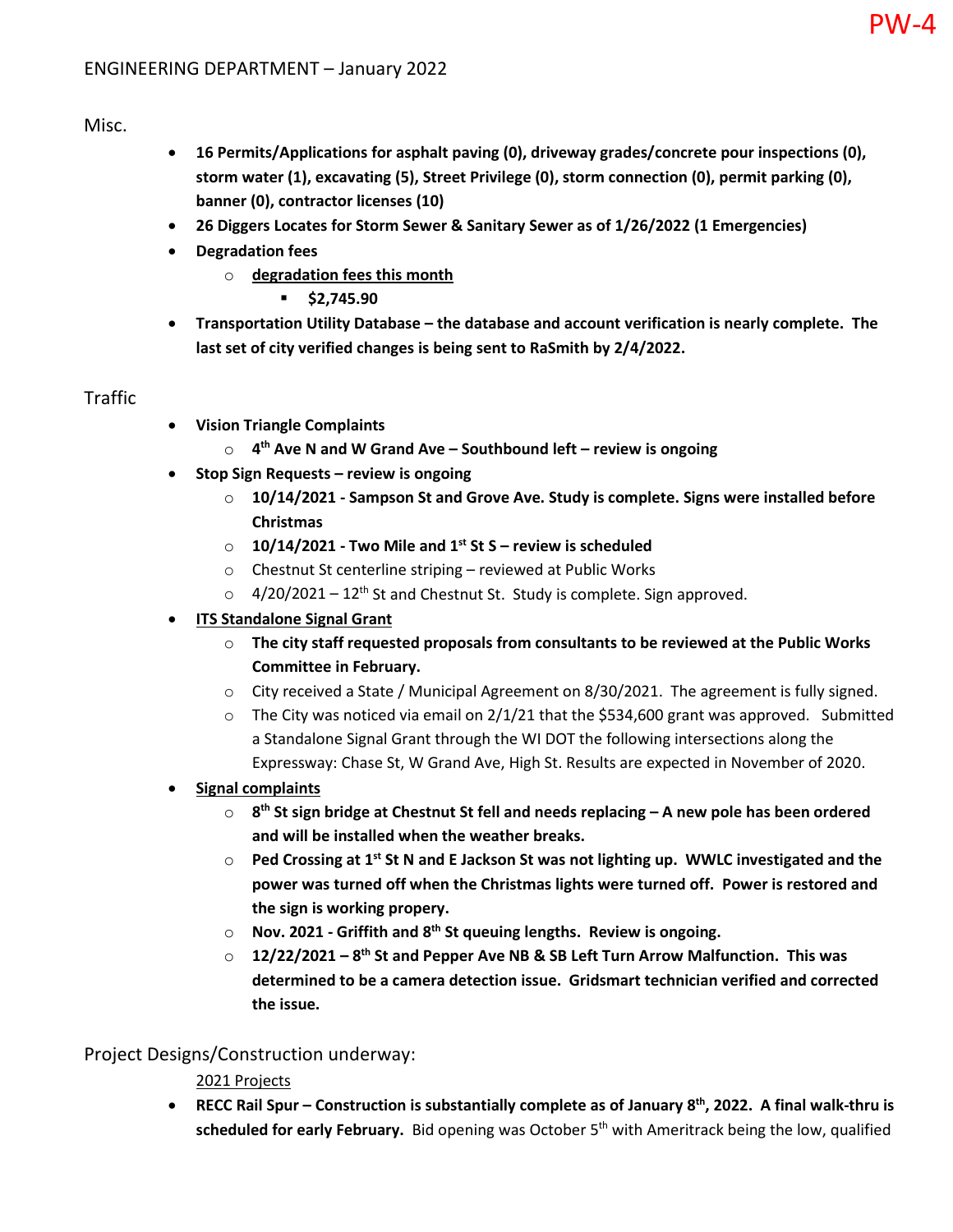bidder at \$792,705.00 base bid. 3 bidders supplied numbers with the  $2<sup>nd</sup>$  lowest bid at \$1,030,345.00.

Maintenance Projects

- Concrete Joint Sealing –
- Sidewalk Concrete Cutting (Safe Step) **preparing RFP documents for 2022**
- Sidewalk and Curb & Gutter Maintenance **preparing RFP documents for 2022**

#### 2021 Reconstruction Projects (to be completed in 2022)

• **DOA/Lyon Park Levee – The DNR provided further questions on December 3<sup>rd</sup>, 2021 with the City's** formal reply on December 10<sup>th</sup>. A meeting was held on January 26<sup>th</sup>, 2022 and little to no **concerns remain from the DNR and they should be issuing a permit soon.** The DNR requested additional information which was provided on October 20<sup>th</sup>. Met with the DOA on July 15<sup>th</sup> to do a preconstruction walk-thru. Plans were modified after the walk-thru. City Floodplain Permit Application was also prepared. Flood modeling along the Wisconsin River near the roundabout and the DOT office building – GEI has completed the modeling report and a flood plain zoning permit application has been submitted. Plans are complete. The DOA and City crews are reviewing the final plans. A DNR permit application is being applied for in July. Construction is expected to occur in late summer / fall of 2021.

#### 2022 Reconstruction Projects

- Design for 2022 Projects
	- o **This month final permit applications were reviewed and prepared for submission, comments from St Dpt and Utilities were reviewed and considered, minor plan adjustments were made along with Quality Control / Quality Assurance reviews.**
	- o Fremont St  $13<sup>th</sup>$  to  $14<sup>th</sup>$  Ave design 99% complete
	- o W Jackson St Expressway to Jackson St Bridge 100% complete
	- o Fremont St  $7<sup>th</sup>$  to 10<sup>th</sup> Ave design is 99% complete
	- $\circ$  9<sup>th</sup> Ave N (8<sup>th</sup> Ave N to Fremont St) 99% complete
	- o Smith St (Railroad to Riverview Dr) 99% complete
	- o Cherry St (Riverview Dr to  $1<sup>st</sup>$  St N) 99% complete
	- $\circ$  Rosecrans St (9<sup>th</sup> Ave N to east dead end) –50% complete

#### 2022 Contracts

- o **Sewer Lining Contract (contract awarded to Visu Sewer) – All documentation was prepared and signed. A preconstruction meeting is being scheduled in February.**
- o **Crushing Contract – 90% (anticipate advertising bids January 31st)**
- o **Asphalt Contract – 40% (Quantity Take-off occurred in January, advertise by February 11th)**
- o **Concrete Contract – 40% (Quantity Take-off occurred in January, advertise by February 11th)**

#### 2023 Reconstruction Projects

- Preliminary Survey for 2023 Projects
	- $\circ$  Oak St (E Jackson St to  $16^{th}$  St) 100%
	- $\circ$  9<sup>th</sup> St S (Peach St to Chestnut St) 0%
	- $\circ$  McKinley St (8<sup>th</sup> Ave N to 14<sup>th</sup> Ave N) 0%
	- $\circ$  Shorewood Terrance (1<sup>st</sup> St N to Termini) 0%
	- $\circ$  Apricot St and Broadway St 100%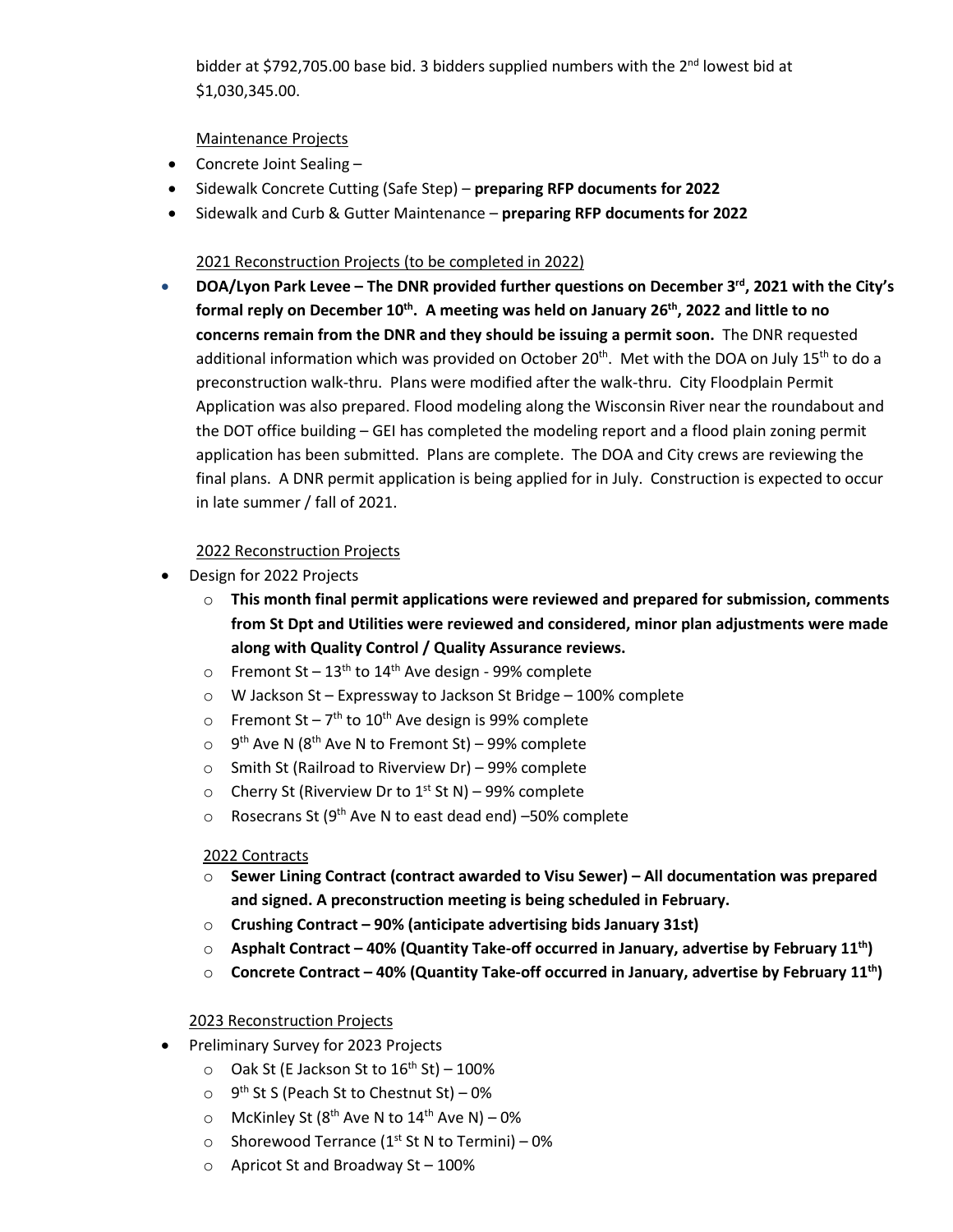- Design for 2023 Projects: The following list is what is currently proposed in the CIP. However, the list of projects result in nearly 2 miles of road improvements. Our typical production for design and construction is about 1 mile. At this point, we are anticipating that 1 project, perhaps McKinley St, will be delayed until 2024.
	- o **Oak St (E Jackson St to 16th St) – 10%**
		- **Preliminary survey data was incorporated into CAD, Structure inspection data was reviewed and drafted into CAD, and the project is generally prepared at this point to start design**
	- $\circ$  9<sup>th</sup> St S (Peach St to Chestnut St) 0%
	- $\circ$  McKinley St (8<sup>th</sup> Ave N to 14<sup>th</sup> Ave N) 0%
	- $\circ$  Shorewood Terrance (1<sup>st</sup> St N to Termini) 0%
	- o **Apricot St and Broadway St – 50%**
		- **Geotech work was complete by Nov. 15<sup>th</sup>. Waiting on report.**
	- $\circ$  Design goal for 2023 project designs have Oak St, 9<sup>th</sup> St S and Apricot/Broadway complete in August of 2022 coinciding with budget preparations. This would equate to having 90% of the 2023 projects complete by the end of August 2022.

## Storm Water Utility

- **Annual MS4 Report to be submitted by March 31st.**
- Total Maximum Daily Load requirements are being reviewed and staff are putting together a recommended path forward.
- Storm Sewer Outfall testing -
- **Storm Utility Billing Updates – Final adjustments from 12/31/2021 will be complete in early February and then sent to WWLC.**
- One Mile Cr. MSA submitted a draft plan set for review. City staff will review early December. Only three residents have signed the Permanent Limited Easements.City is working on completing the application for the dredging component of the project which could occur in winter. MSA stated the plans for the dam removal and dam rehabilitation are around 90% complete.MSA completed final surveying / inspection work on the dams in mid-June. They are coordinating a draw down with the DNR. Inspection is expected to occur in mid-June.Council approved 2/16/21 moving forward with dredging both the lower and upper ponds, and utilizing MSA for design of the lower dam repair & upper dam removal. Property owners are aware of this decision. Engineering Dpt. is requesting a proposal from MSA for design and permitting work related to the lower dam rehabilitation. Discussed at Public Works on 11/10/20 – no decisions were made. A resident meeting was scheduled with property owners on October 16<sup>th</sup> with requested feedback from property owners on Oct. 26<sup>th</sup>.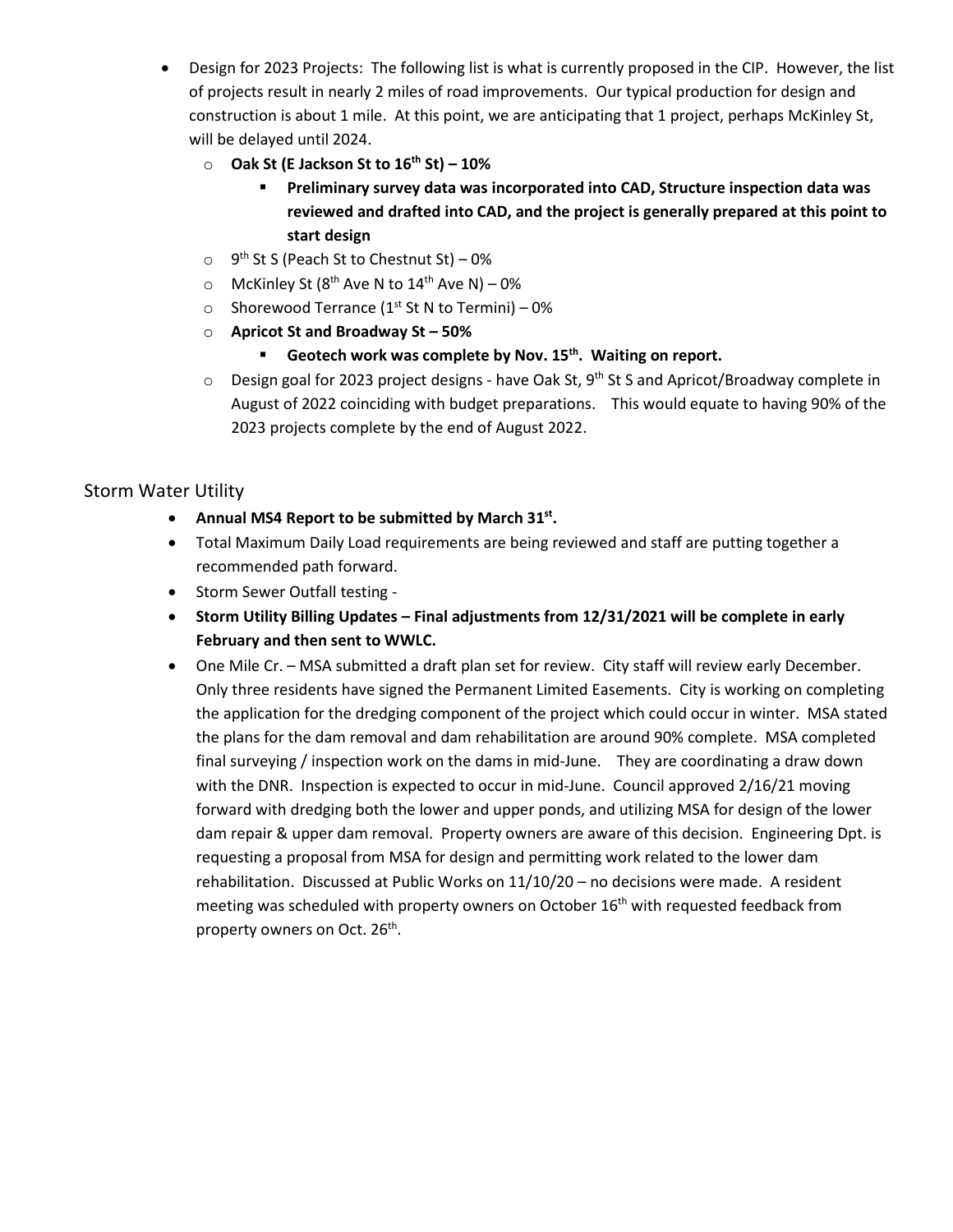## WISCONSIN



# **PUBLIC WORKS DEPARTMENT**

1411 CHASE STREET WISCONSIN RAPIDS, WI 54495 (715) 421-8218 FAX (715) 421-8281

## **January 2022**

#### *Refuse and Recycling*

- Garbage Collection Estimate 349 tons
- Recycling Collection Estimate 102 tons
- $\bullet$

#### *Public Works Maintenance*

- Provided Christmas tree pickup
- Cleared R/W in areas that trees were hanging out into roadway and hitting vehicles
- Plowed/ Salted five snow events of 3" or less.
- Picked up and stored all Christmas Decorations for the season
- Cleared city common areas from dead trees December wind
- Started service and or replacement of small engine tools (String trimmers, chain saws, brush saws and cut off saws)
- Serviced Dewatering pumps
- Service, Construction Dozer and Street Sweeper
- Reviewed 2022 Construction plans
- Fixed fence along Expressway in three spots damaged by wind and vehicle hit
- Picked up brush piles from December wind gusts
- Filled sand barrels
- Cut brush on West River bank
- Moved and built book shelves for the Library
- Painted walls and installed new ceiling tiles in front and office entry of City garage
- Turned compost at East and Westside compost
- Rented Asphalt Cold planner to remove high spots on expressway and various other locations where Concrete and Asphalt roads meet
- Inventory castings
- Cleaning and organizing building as time allows

#### *Paint and Signs*

- Christmas Decorations and Banners removed along Grand Ave and throughout the downtown and stored for winter
- Started off season equipment maintenance
- Started Parking Ordinance sign replacement
- Assisted with snow removal operations
- Repaired damaged signs from accidents and wind
- Training new employee to area
- Refaced polling place sign for election